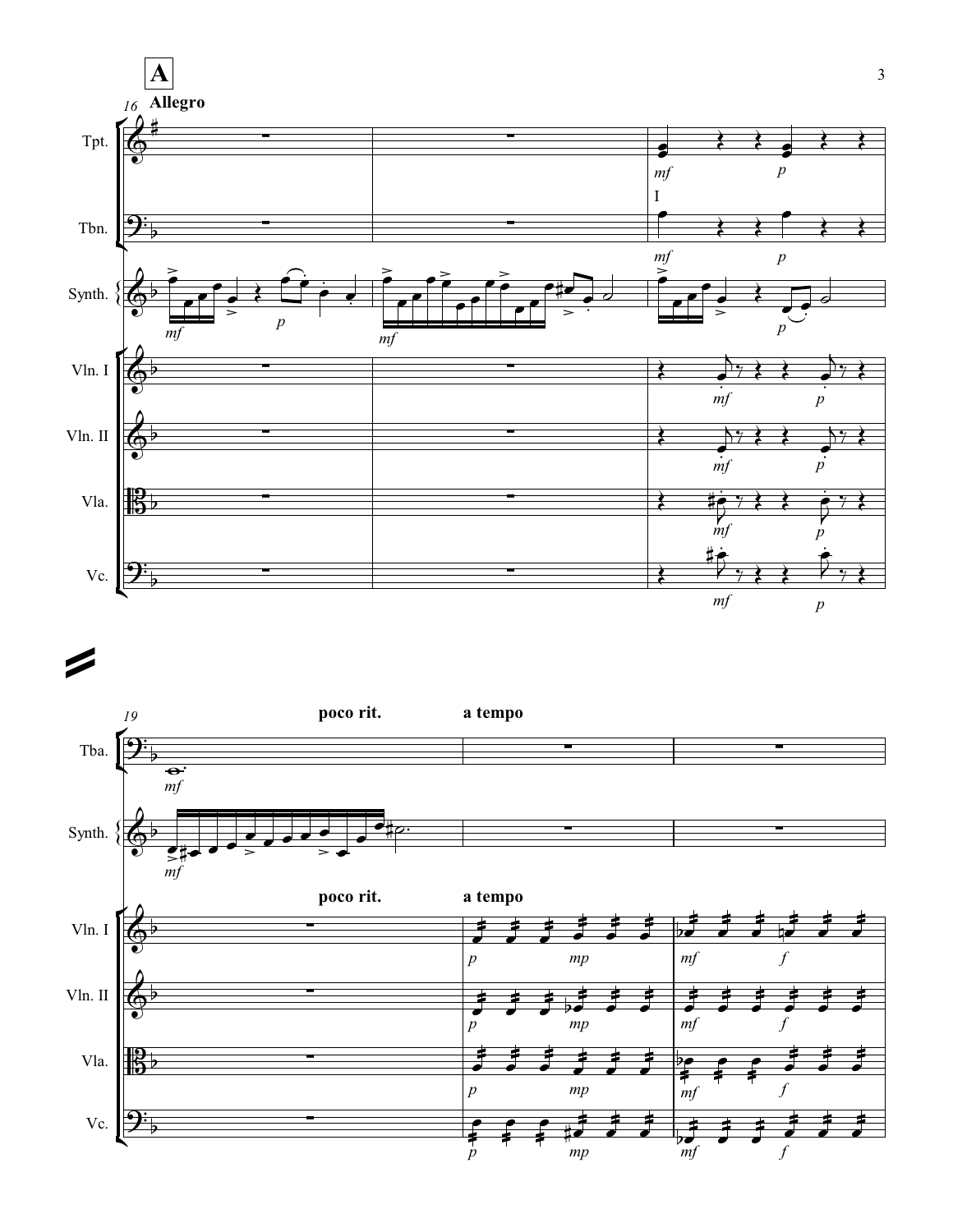

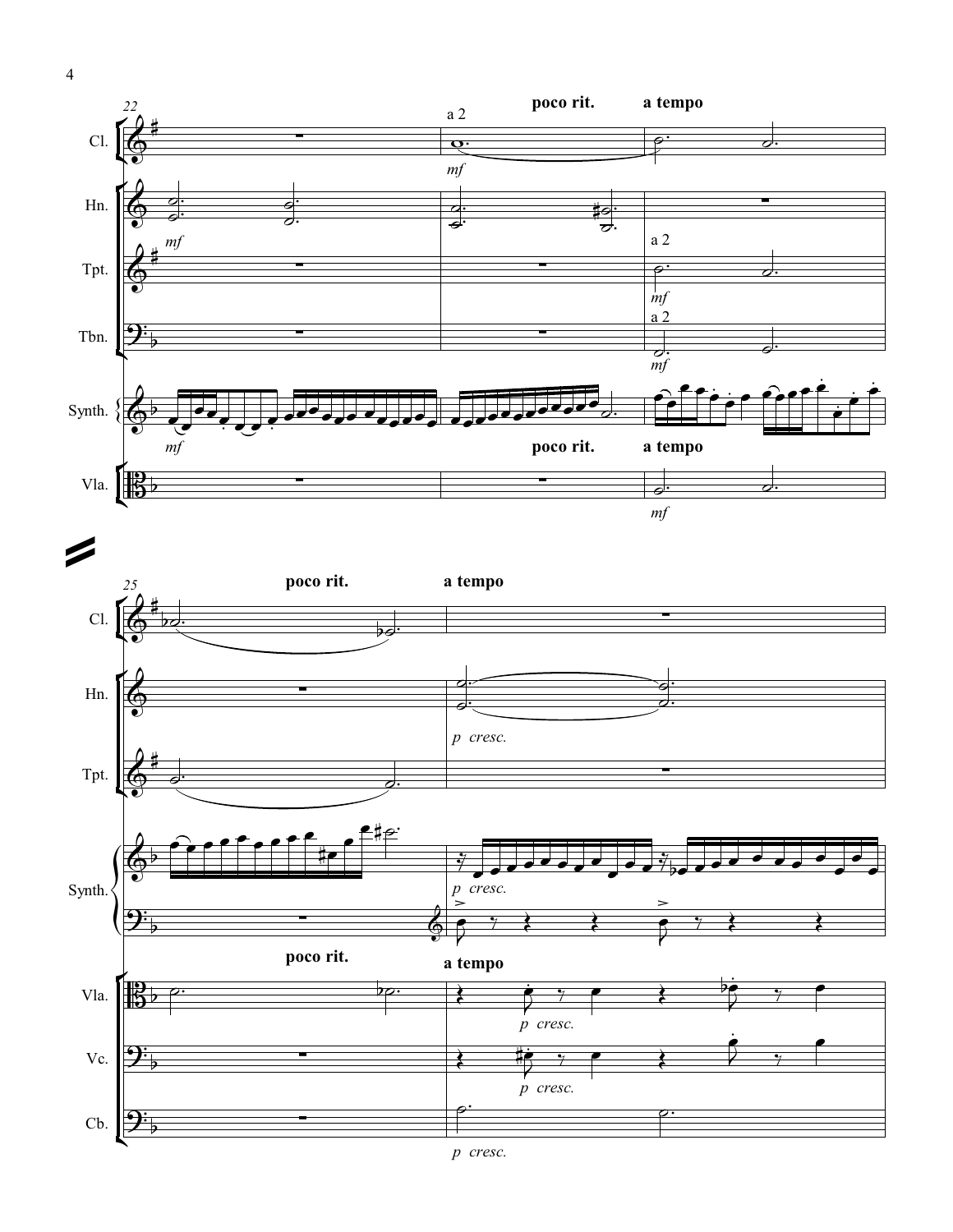





5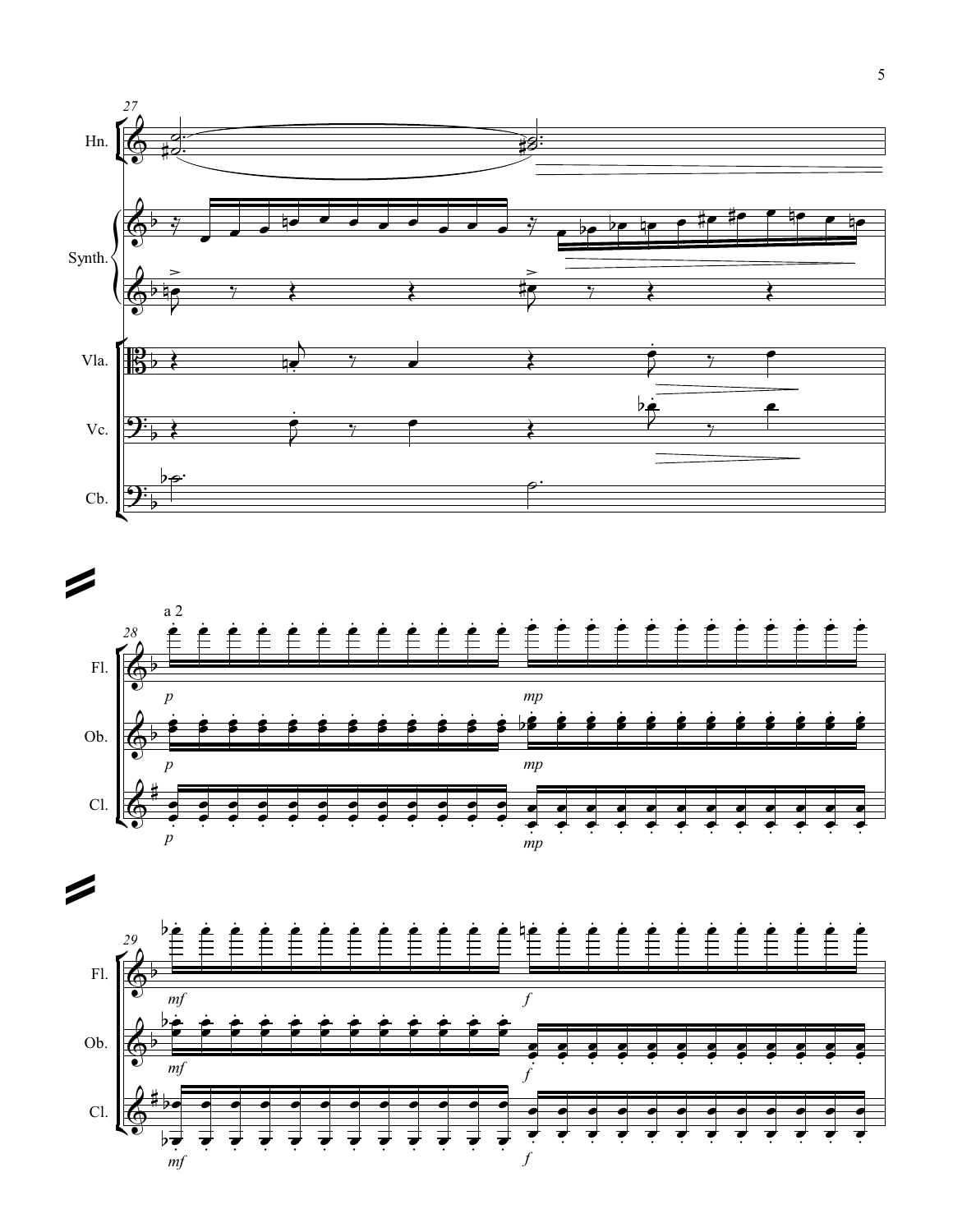

 $\boldsymbol{z}$ 



6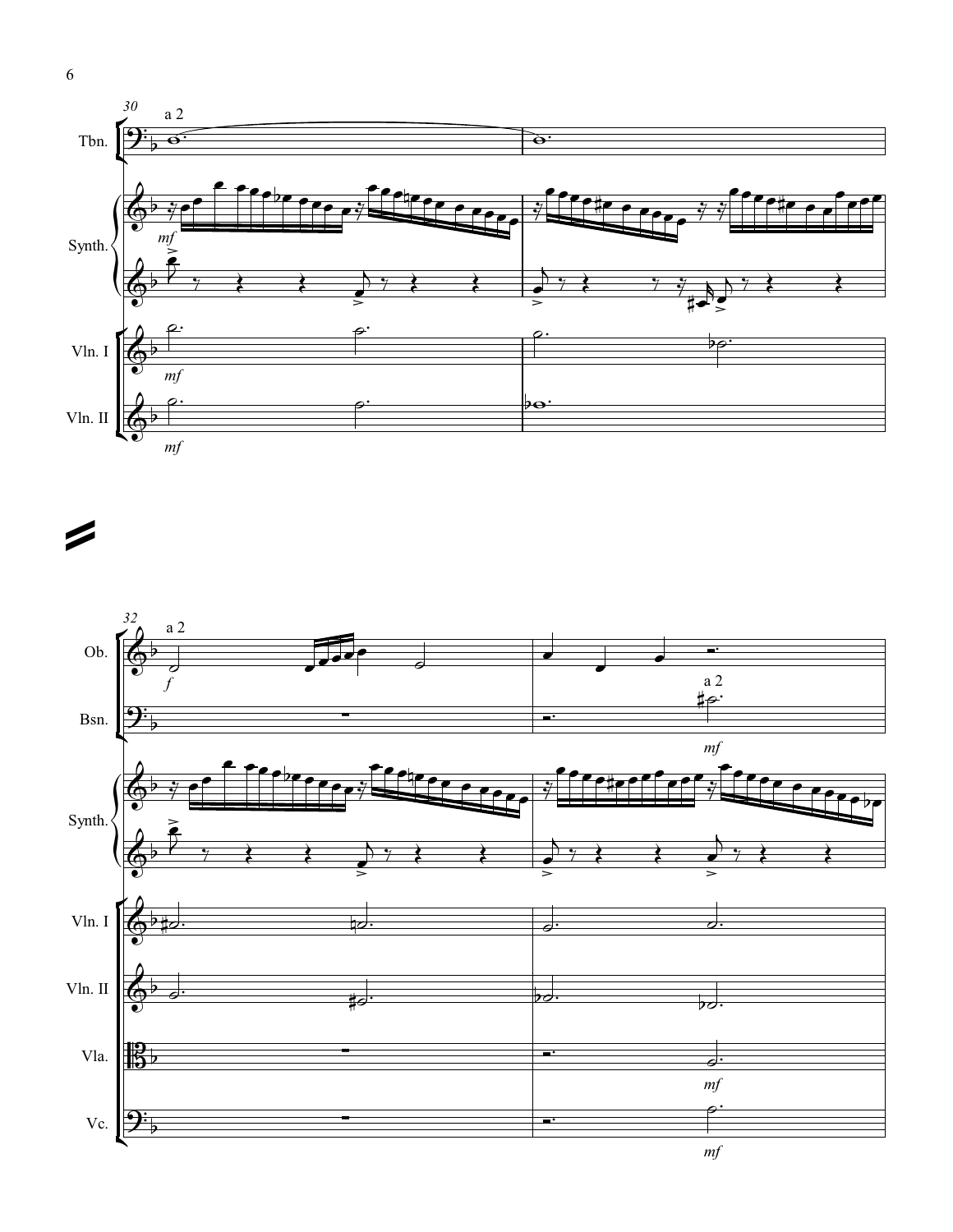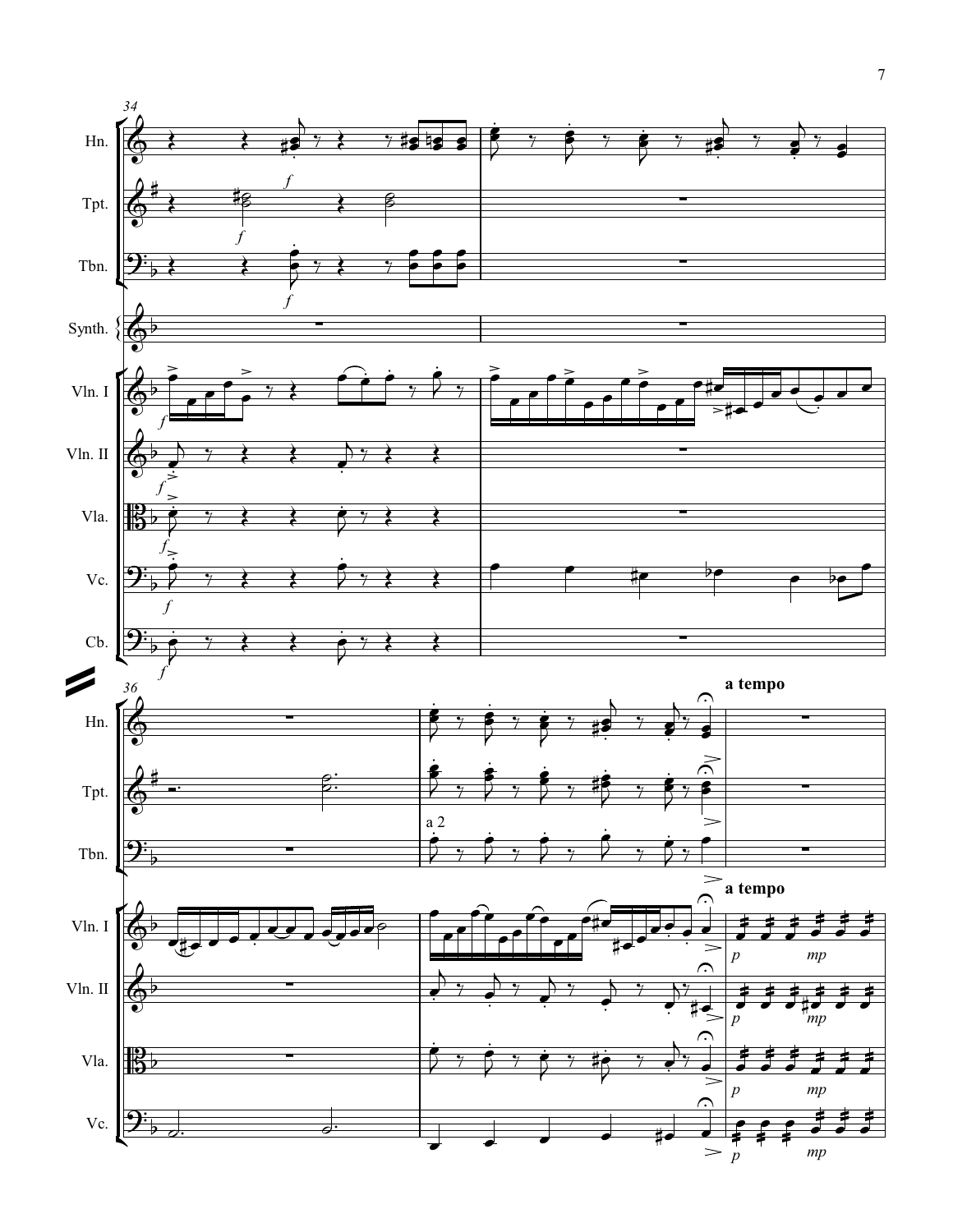

8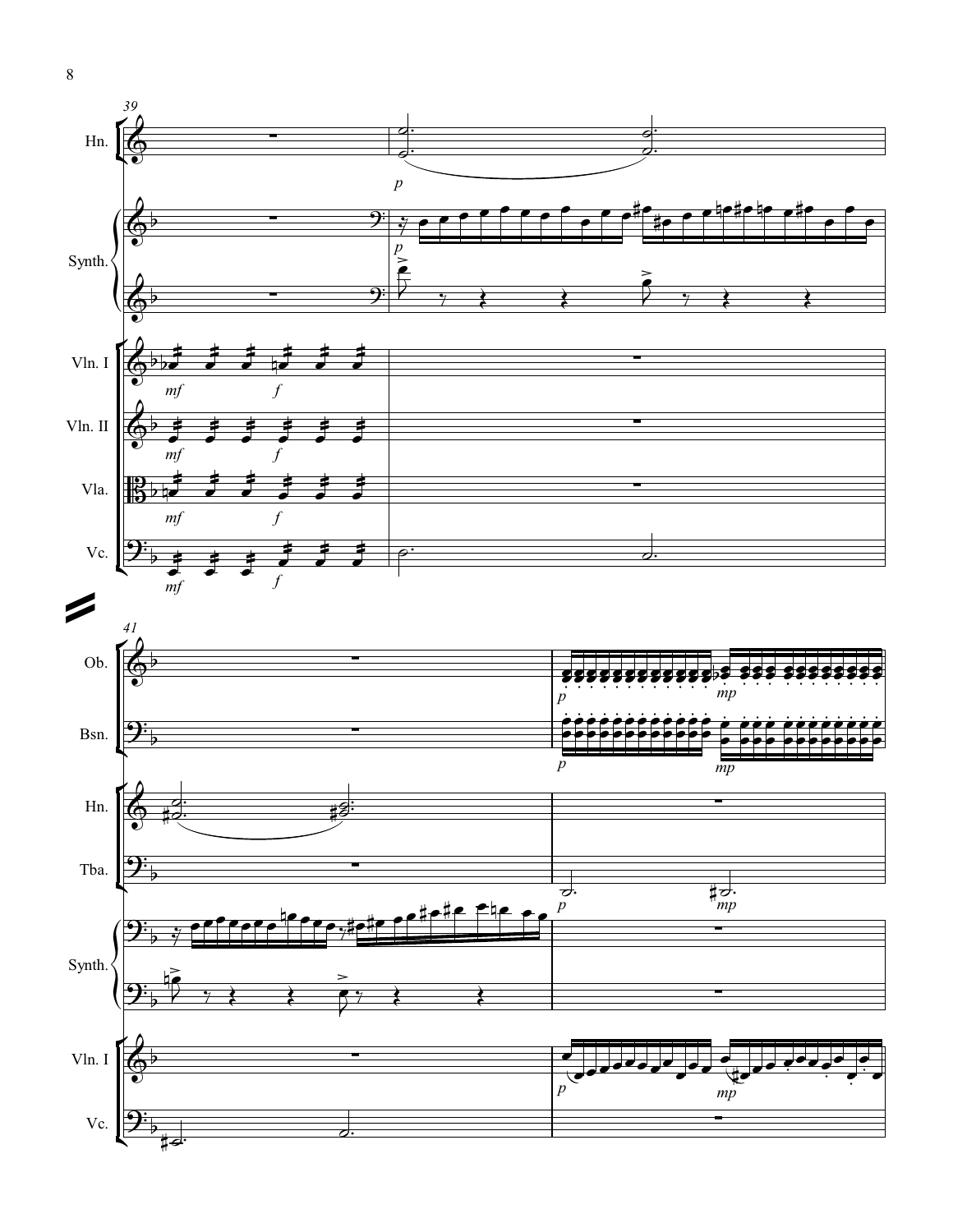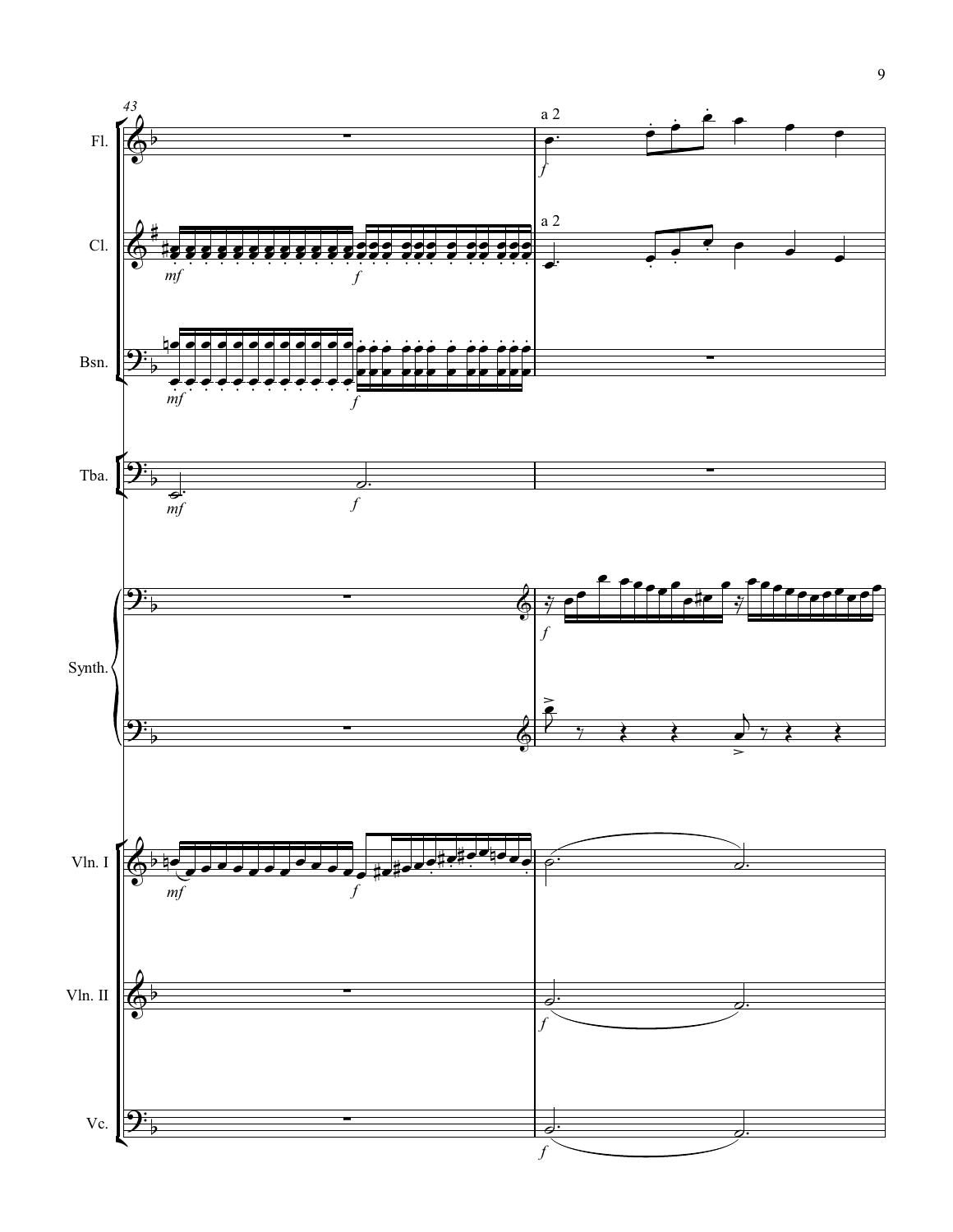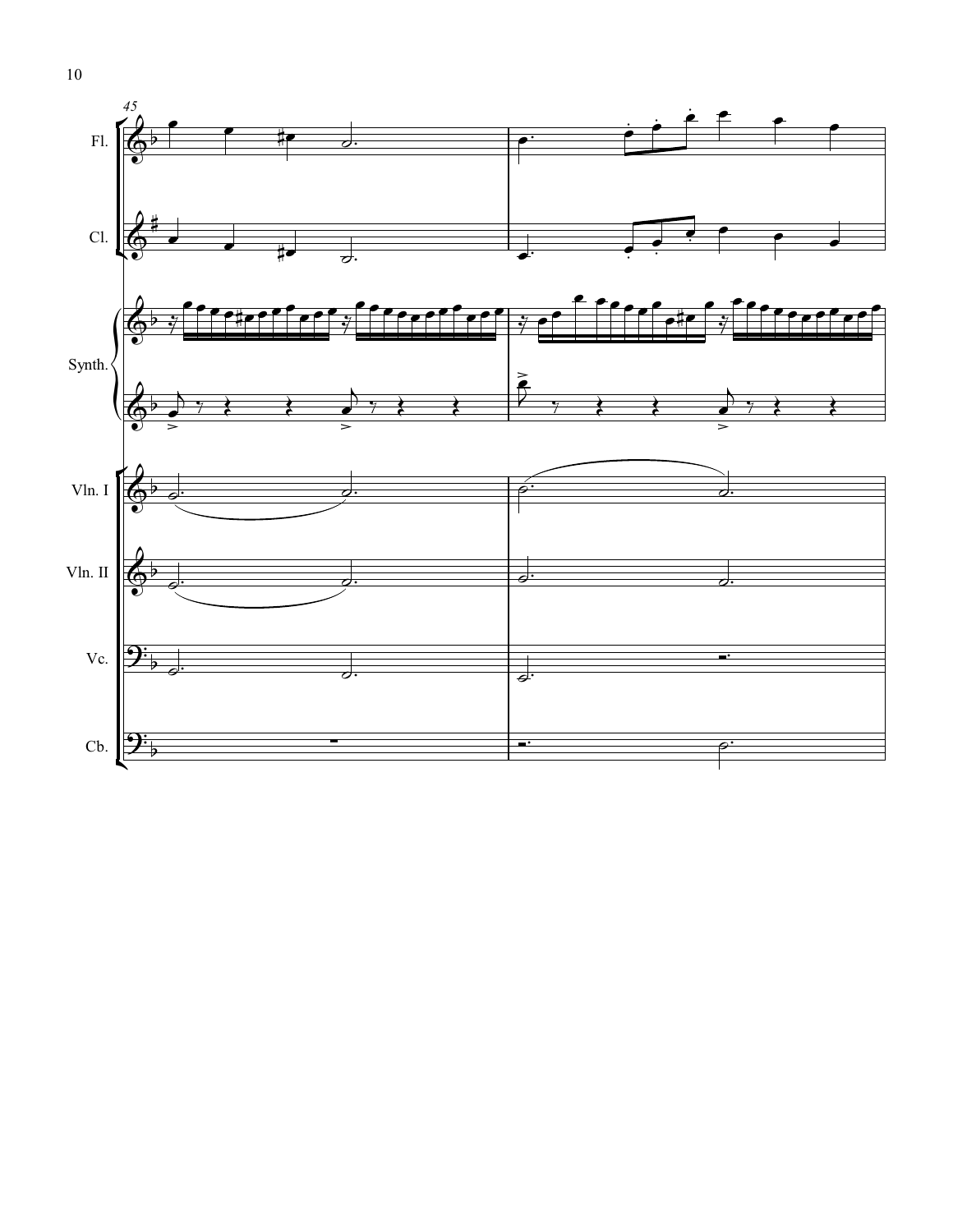